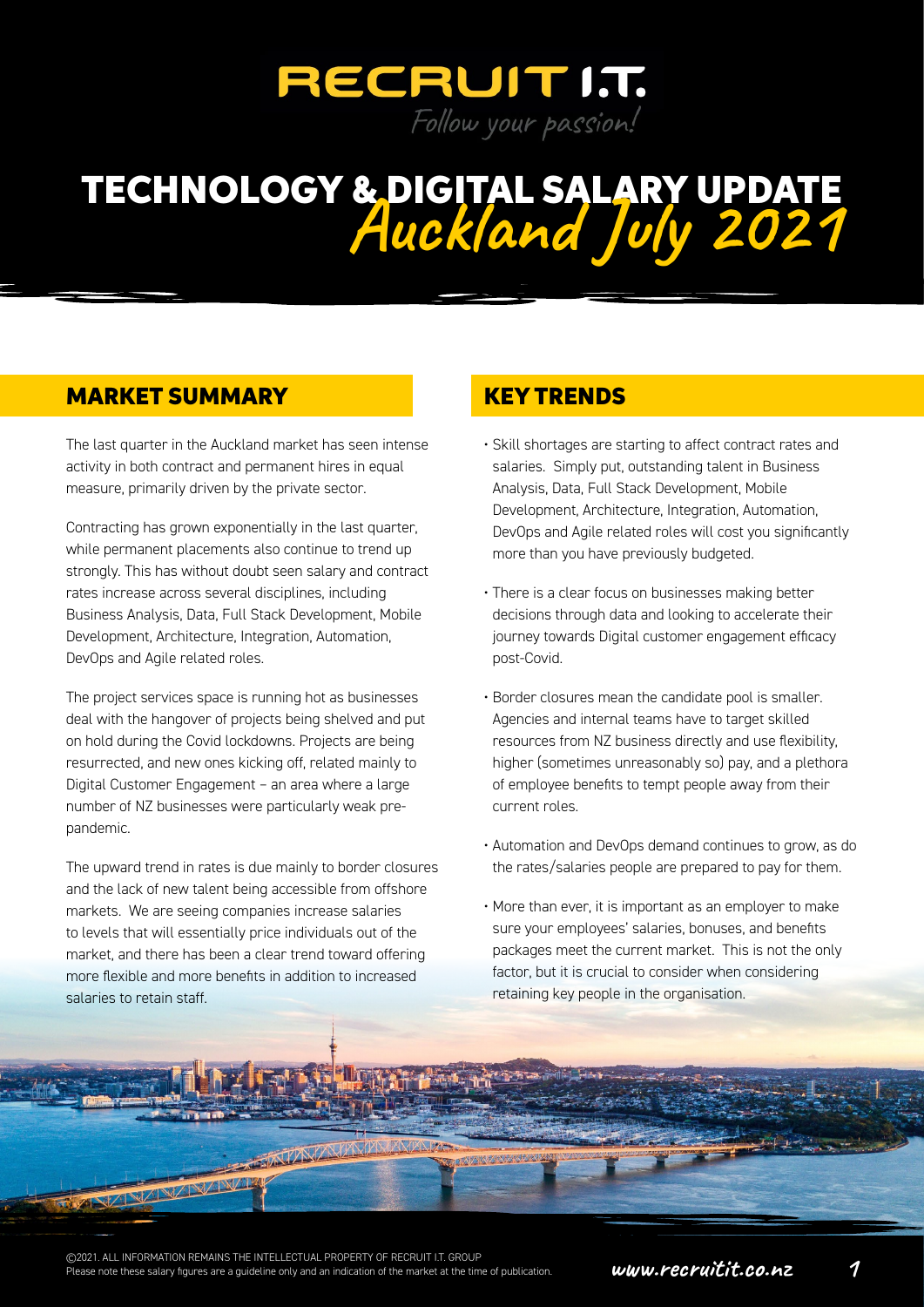| <b>ROLE</b>                      | <b>PERMANENT</b>                    |              |               | <b>CONTRACT</b>                         |              |               |
|----------------------------------|-------------------------------------|--------------|---------------|-----------------------------------------|--------------|---------------|
|                                  | <b>SALARY PER</b><br>ANNUM NZD (\$) |              | 2021 MEDIAN   | <b>RATE PER HOUR</b><br><b>NZD (\$)</b> |              | 2021 MEDIAN   |
| <b>TECHNOLOGY LEADERSHIP</b>     | <b>LOWER</b>                        | <b>UPPER</b> | <b>MEDIAN</b> | <b>LOWER</b>                            | <b>UPPER</b> | <b>MEDIAN</b> |
| <b>Chief Information Officer</b> | 220,000                             | 350,000      | 285,000       | 180                                     | 220          | 200           |
| <b>Chief Technology Officer</b>  | 200,000                             | 350,000      | 275,000       | 180                                     | 220          | 200           |
| <b>Chief Digital Officer</b>     | 220,000                             | 250,000      | 235,000       | 160                                     | 190          | 175           |
| <b>Head of Digital</b>           | 180,000                             | 250,000      | 215,000       | 160                                     | 190          | 175           |
| Manager - Infra/Apps/Data/Test   | 160,000                             | 220,000      | 190,000       | 120                                     | 150          | 135           |
| <b>IT Manager</b>                | 120,000                             | 180,000      | 150,000       | 80                                      | 140          | 110           |
| <b>IT Operations Manager</b>     | 130,000                             | 170,000      | 150,000       | 90                                      | 130          | 110           |

| <b>PRODUCT MANAGEMENT</b> | <b>LOWER</b> | <b>UPPER</b> | <b>MEDIAN</b> | <b>LOWER</b> | <b>UPPER</b> | <b>MEDIAN</b> |
|---------------------------|--------------|--------------|---------------|--------------|--------------|---------------|
| <b>Head of Product</b>    | 150,000      | 200,000      | 175,000       | 100          | 120          | 110           |
| <b>Product Manager</b>    | 140.000      | 175.000.     | 157.500       | 90           | 110          | 100           |
| <b>Product Owner</b>      | 110,000      | 150.000      | 130,000       | 85           | 95           | 90            |

| <b>BUSINESS TRANSFORMATION &amp;</b><br><b>PROJECT SERVICES</b> | <b>LOWER</b> | <b>UPPER</b> | <b>MEDIAN</b> | <b>LOWER</b> | <b>UPPER</b> | <b>MEDIAN</b> |
|-----------------------------------------------------------------|--------------|--------------|---------------|--------------|--------------|---------------|
| <b>Programme Director</b>                                       | 160,000      | 250,000      | 205,000       | 150          | 250          | 200           |
| EPMO Manager/PMO Manager                                        | 150,000      | 250,000      | 200,000       | 150          | 220          | 185           |
| Programme Manager                                               | 170,000      | 200,000      | 185,000       | 140          | 170          | 155           |
| <b>Senior Project Manager</b>                                   | 130,000      | 160,000      | 145,000       | 110          | 140          | 125           |
| <b>Project Manager</b>                                          | 100,000      | 130,000      | 115,000       | 85           | 110          | 97.5          |
| <b>Risk &amp; Assurance Consultant</b>                          | 150,000      | 180,000      | 165,000       | 130          | 180          | 155           |
| <b>Business Change Manager</b>                                  | 130,000      | 220,000      | 175,000       | 120          | 220          | 170           |
| <b>Service Designer</b>                                         | 110,000      | 150,000      | 130,000       | 110          | 130          | 120           |
| Project/Programme Coordinator                                   | 80,000       | 120,000      | 100,000       | 70           | 105          | 87.5          |
| <b>Project Administrator</b>                                    | 55,000       | 75,000       | 65,000        | 65           | 75           | 70            |
| Delivery Lead                                                   | 150,000      | 190,000      | 170,000       | 120          | 150          | 135           |
| <b>Scrum Master</b>                                             | 130,000      | 170,000      | 150,000       | 120          | 160          | 140           |
| <b>Agile Coach</b>                                              | 150,000      | 200,000      | 175,000       | 150          | 180          | 165           |
| <b>Process Analyst</b>                                          | 90,000       | 130,000      | 110,000       | 110          | 140          | 125           |
| <b>Technical Writer</b>                                         | 80,000       | 120,000      | 100,000       | 80           | 100          | 90            |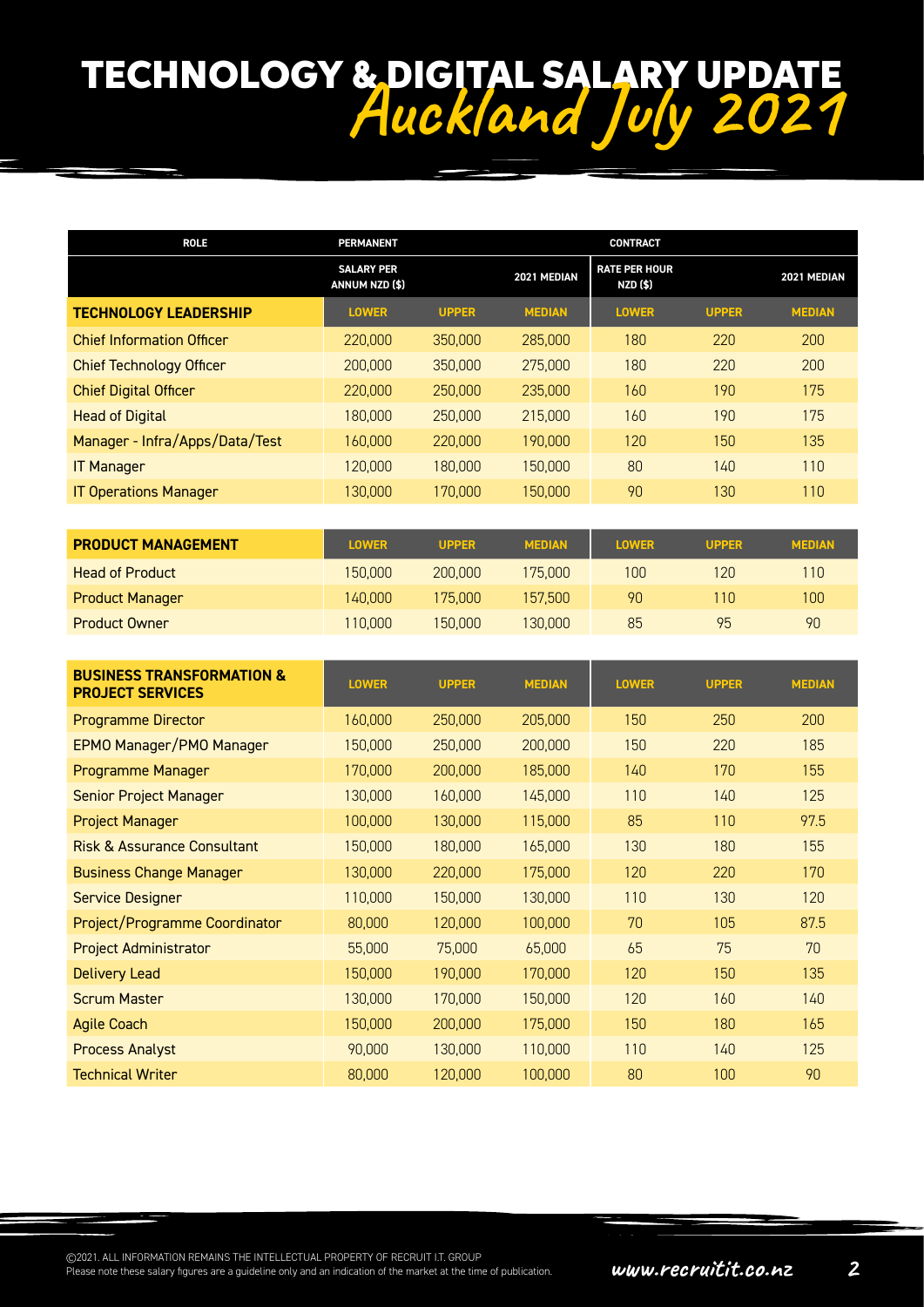| <b>ROLE</b>                         | <b>PERMANENT</b>                    |              |               | <b>CONTRACT</b>                         |              |               |
|-------------------------------------|-------------------------------------|--------------|---------------|-----------------------------------------|--------------|---------------|
|                                     | <b>SALARY PER</b><br>ANNUM NZD (\$) |              | 2021 MEDIAN   | <b>RATE PER HOUR</b><br><b>NZD (\$)</b> |              | 2021 MEDIAN   |
| <b>BUSINESS ANALYSIS</b>            | <b>LOWER</b>                        | <b>UPPER</b> | <b>MEDIAN</b> | <b>LOWER</b>                            | <b>UPPER</b> | <b>MEDIAN</b> |
| <b>Business Analyst Manager</b>     | 150.000                             | 180,000      | 165,000       | 130                                     | 160          | 145           |
| <b>Business Analyst Team Lead</b>   | 130.000                             | 150.000      | 140,000       | 120                                     | 140          | 130           |
| <b>Senior Business Analyst</b>      | 120.000                             | 160.000      | 140.000       | 110                                     | 140          | 125           |
| <b>Business Analyst</b>             | 100.000                             | 130,000      | 115,000       | 90                                      | 120          | 105           |
| <b>Business Analyst - Techincal</b> | 120.000                             | 160.000      | 140.000       | 90                                      | 120          | 105           |

| <b>DIGITAL</b>                          | <b>LOWER</b> | <b>UPPER</b> | <b>MEDIAN</b> | <b>LOWER</b> | <b>UPPER</b> | <b>MEDIAN</b> |
|-----------------------------------------|--------------|--------------|---------------|--------------|--------------|---------------|
| <b>Senior UX Designer</b>               | 120.000      | 150.000      | 135.000       | 90           | 130          | 110           |
| <b>UX Designer</b>                      | 90,000       | 120,000      | 105,000       | 80           | 110          | 95            |
| <b>UX Strategist/Consultant</b>         | 130.000      | 180,000      | 155,000       | 120          | 160          | 140           |
| Experience/CX Designer                  | 110,000      | 140.000      | 125.000       | 95           | 140          | 117.5         |
| <b>Customer Experience Manager</b>      | 130.000      | 170,000      | 150.000       | 120          | 160          | 140           |
| <b>Insights &amp; Analytics Manager</b> | 140.000      | 180.000      | 160.000       | 120          | 140          | 130           |
| <b>Insights &amp; Analytics Analyst</b> | 80,000       | 140.000      | 110.000       | 80           | 110          | 95            |

| <b>DEVELOPMENT/SOFTWARE</b><br><b>ENGINEERING</b> | <b>LOWER</b> | <b>UPPER</b> | <b>MEDIAN</b> | <b>LOWER</b> | <b>UPPER</b> | <b>MEDIAN</b> |
|---------------------------------------------------|--------------|--------------|---------------|--------------|--------------|---------------|
| Development Manager                               | 160.000      | 200,000      | 180.000       | 120          | 160          | 140           |
| Team Lead/Lead Developer                          | 150.000      | 190.000      | 170,000       | 105          | 130          | 117.5         |
| <b>Senior Developer</b>                           | 120.000      | 180.000      | 150.000       | 100          | 130          | 115           |
| Intermediate Developer                            | 90,000       | 130,000      | 110,000       | 80           | 100          | 90            |
| <b>Junior Developer</b>                           | 50,000       | 80,000       | 65,000        | 50           | 70           | 60            |
| <b>Mobile Developer</b>                           | 90,000       | 140.000      | 115,000       | 80           | 120          | 100           |

| <b>TESTING/QA</b>               | <b>LOWER</b> | <b>UPPER</b> | <b>MEDIAN</b> | <b>LOWER</b> | <b>UPPER</b> | <b>MEDIAN</b> |
|---------------------------------|--------------|--------------|---------------|--------------|--------------|---------------|
| QA/Test Manager                 | 150,000      | 200,000      | 175,000       | 120          | 150          | 135           |
| Test Lead                       | 130,000      | 160.000      | 145.000       | 100          | 130          | 115           |
| <b>Automation Test Engineer</b> | 110,000      | 140.000      | 125,000       | 100          | 140          | 120           |
| <b>Test Analyst/QA</b>          | 85,000       | 110.000      | 97.500        | 80           | 10           | 95            |

©2021. ALL INFORMATION REMAINS THE INTELLECTUAL PROPERTY OF RECRUIT I.T. GROUP<br>Please note these salary figures are a guideline only and an indication of the market at the time of publication. **WWW.FECFUICIC.CO.AZ**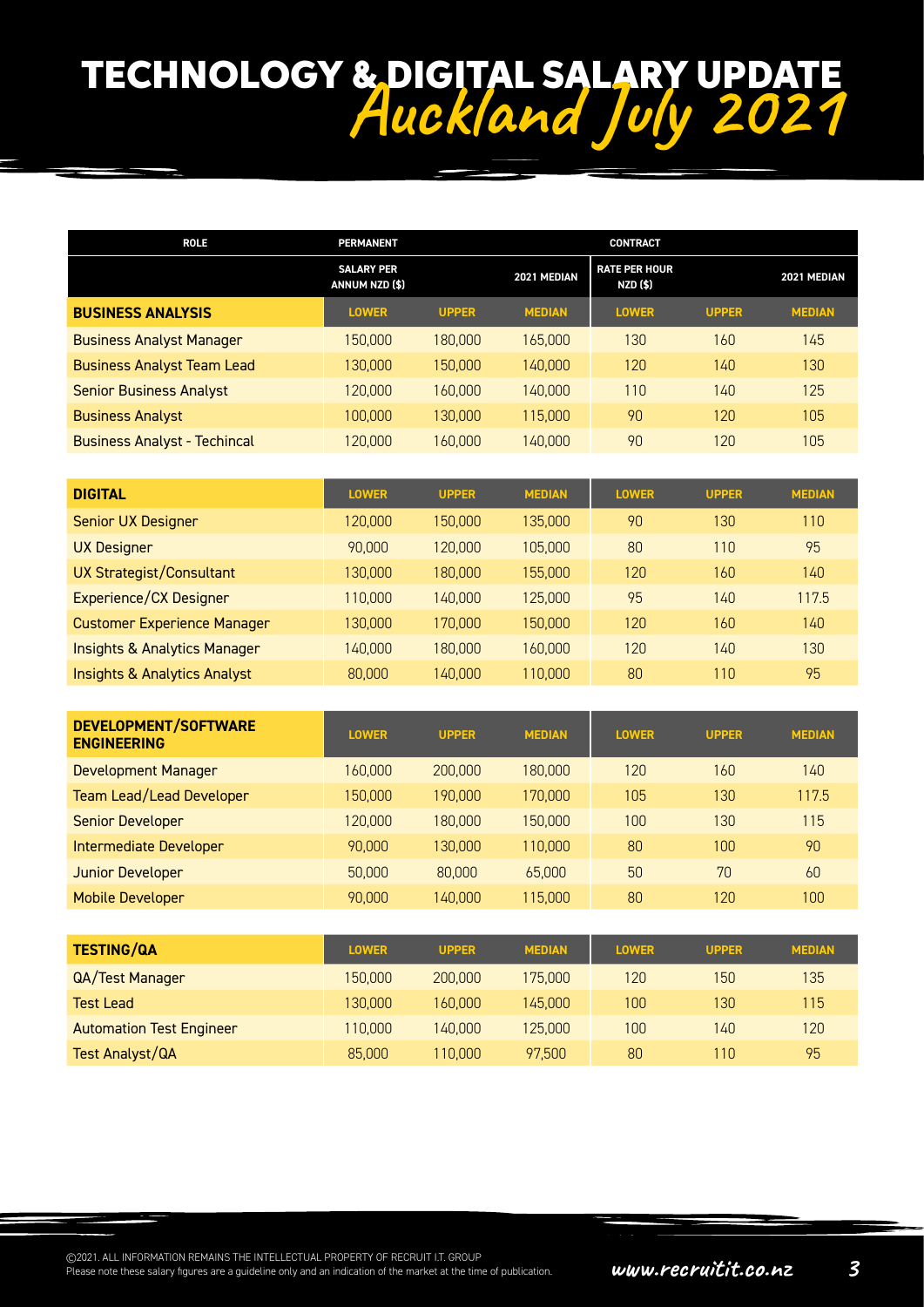| <b>ROLE</b>                   | <b>PERMANENT</b>                    |              |               | <b>CONTRACT</b>                  |              |               |
|-------------------------------|-------------------------------------|--------------|---------------|----------------------------------|--------------|---------------|
|                               | <b>SALARY PER</b><br>ANNUM NZD (\$) |              | 2021 MEDIAN   | <b>RATE PER HOUR</b><br>NZD (\$) |              | 2021 MEDIAN   |
| <b>BUSINESS INTELLIGENCE</b>  | <b>LOWER</b>                        | <b>UPPER</b> | <b>MEDIAN</b> | <b>LOWER</b>                     | <b>UPPER</b> | <b>MEDIAN</b> |
| <b>Data/Reporting Analyst</b> | 90,000                              | 130,000      | 110,000       | 75                               | 110          | 92.5          |
| Data Engineer                 | 90,000                              | 155,000      | 122,500       | 90                               | 130          | 110           |
| <b>Senior BI Specialist</b>   | 110,000                             | 140,000      | 125,000       | 90                               | 125          | 107.5         |
| <b>BI/ETL Developer</b>       | 110,000                             | 140,000      | 125,000       | 90                               | 120          | 105           |
| <b>BI Consultant</b>          | 110,000                             | 150,000      | 130,000       | 100                              | 140          | 120           |
| Data Scientist                | 100,000                             | 160,000      | 130,000       | 100                              | 140          | 120           |
| Database Administrator (DBA)  | 80,000                              | 140,000      | 110,000       | 70                               | 110          | 90            |
| Database Developer            | 110,000                             | 140,000      | 125,000       | 85                               | 120          | 102.5         |

| <b>ARCHITECTURE</b>                  | <b>LOWER</b> | <b>UPPER</b> | <b>MEDIAN</b> | <b>LOWER</b> | <b>UPPER</b> | <b>MEDIAN</b> |
|--------------------------------------|--------------|--------------|---------------|--------------|--------------|---------------|
| <b>Architecture Manager</b>          | 180.000      | 300,000      | 240,000       | 150          | 180          | 165           |
| <b>Chief Architect</b>               | 200,000      | 300,000      | 250,000       | 140          | 200          | 170           |
| <b>Enterprise Architect</b>          | 160.000      | 220,000      | 190,000       | 135          | 180          | 157.5         |
| Infrastructure Architect             | 130.000      | 170,000      | 150,000       | 110          | 150          | 130           |
| <b>Security Architect/Consultant</b> | 150.000      | 200,000      | 175,000       | 120          | 180          | 150           |
| <b>Solutions Architect</b>           | 130.000      | 165.000      | 147.000       | 120          | 150          | 135           |
| Data Architect                       | 160.000      | 200,000      | 180,000       | 120          | 165          | 142.5         |

| <b>INFRASTRUCTURE &amp; DATABASE</b><br><b>DEVELOPMENT</b> | <b>LOWER</b> | <b>UPPER</b> | <b>MEDIAN</b> | <b>LOWER</b> | <b>UPPER</b> | <b>MEDIAN</b> |
|------------------------------------------------------------|--------------|--------------|---------------|--------------|--------------|---------------|
| Team Lead                                                  | 120,000      | 150.000      | 135.000       | 100          | 140          | 120           |
| Senior DevOps Engineer                                     | 125,000      | 160.000      | 142,500       | 110          | 140          | 125           |
| DevOps Engineer                                            | 90,000       | 120,000      | 105,000       | 90           | 110          | 100           |
| Security/Network Engineer                                  | 80,000       | 140.000      | 110,000       | 80           | 120          | 100           |
| <b>Cloud Engineer</b>                                      | 100,000      | 150,000      | 125.000       | 90           | 120          | 105           |
| <b>Systems Engineer</b>                                    | 80,000       | 130.000      | 105.000       | 70           | 100          | 85            |
| <b>Application Support Analyst</b>                         | 80,000       | 120.000      | 100,000       | 80           | 110          | 95            |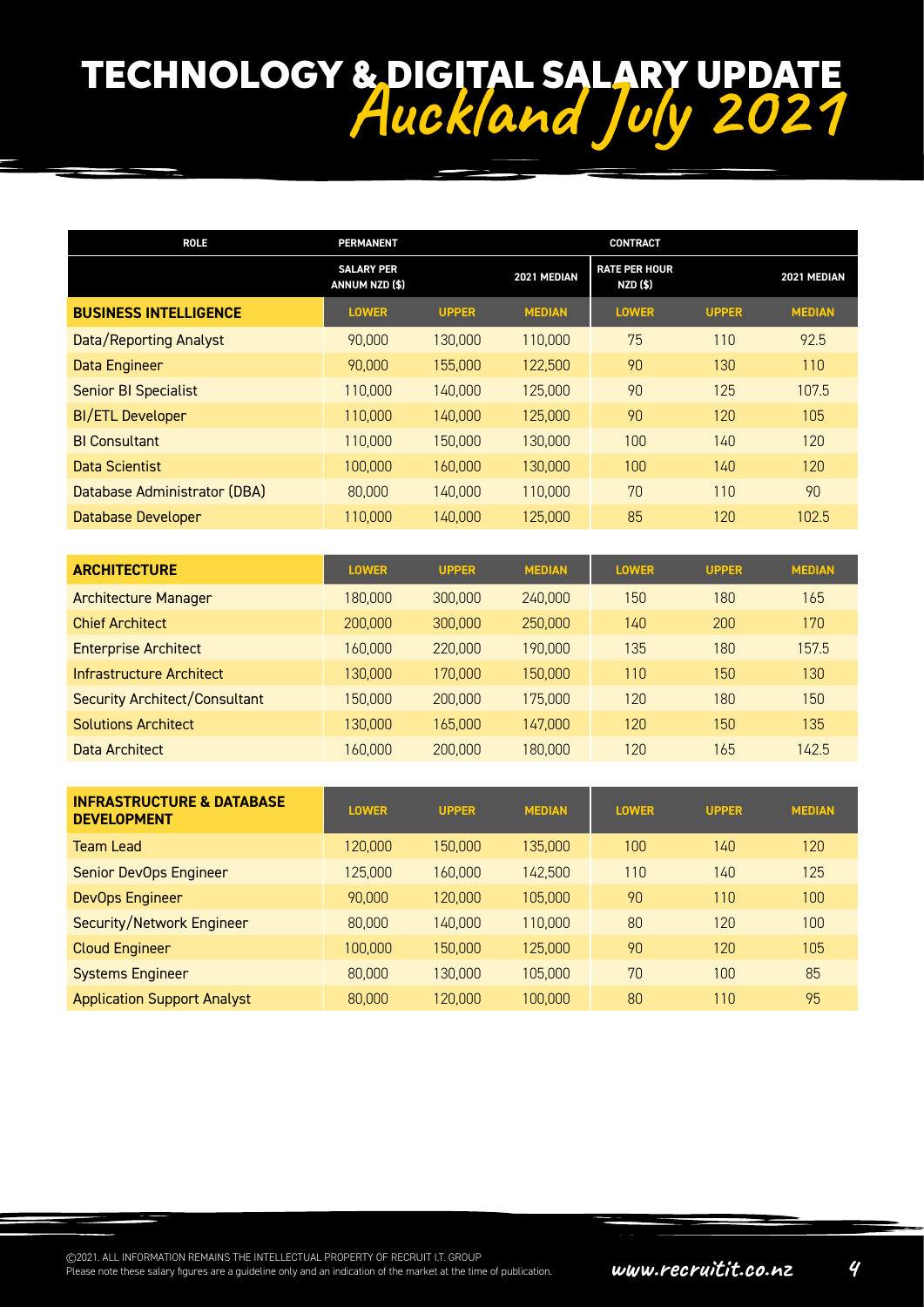| <b>ROLE</b>                     | <b>PERMANENT</b>                    |              |               | <b>CONTRACT</b>                         |              |               |
|---------------------------------|-------------------------------------|--------------|---------------|-----------------------------------------|--------------|---------------|
|                                 | <b>SALARY PER</b><br>ANNUM NZD (\$) |              | 2021 MEDIAN   | <b>RATE PER HOUR</b><br><b>NZD (\$)</b> |              | 2021 MEDIAN   |
| <b>SECURITY</b>                 | <b>LOWER</b>                        | <b>UPPER</b> | <b>MEDIAN</b> | <b>LOWER</b>                            | <b>UPPER</b> | <b>MEDIAN</b> |
| <b>Chief Security Officer</b>   | 250,000                             | 400,000      | 325,000       | 140                                     | 220          | 180           |
| <b>Security Manager</b>         | 160,000                             | 200,000      | 180,000       | 130                                     | 200          | 165           |
| <b>Security Consultant</b>      | 140,000                             | 200,000      | 170,000       | 130                                     | 180          | 155           |
| <b>Penetration Tester</b>       | 120,000                             | 160,000      | 140,000       | 110                                     | 150          | 130           |
| <b>Security Specialist</b>      | 120,000                             | 160,000      | 140,000       | 100                                     | 140          | 120           |
|                                 |                                     |              |               |                                         |              |               |
| <b>SERVICE DELIVERY/SUPPORT</b> | <b>LOWER</b>                        | <b>UPPER</b> | <b>MEDIAN</b> | <b>LOWER</b>                            | <b>UPPER</b> | <b>MEDIAN</b> |
| <b>Service Delivery Manager</b> | 100,000                             | 170,000      | 135,000       | 110                                     | 150          | 130           |
| Service Desk Manager            | 110,000                             | 150,000      | 130,000       | 100                                     | 130          | 115           |
| Service Desk Lead               | 80,000                              | 110,000      | 95,000        | 75                                      | 100          | 87.5          |
| Help Desk/Desktop               | 40,000                              | 95,000       | 67,500        | 35                                      | 70           | 52.5          |
|                                 |                                     |              |               |                                         |              |               |
| <b>SALES</b>                    | <b>LOWER</b>                        | <b>UPPER</b> | <b>MEDIAN</b> | <b>LOWER</b>                            | <b>UPPER</b> | <b>MEDIAN</b> |
| <b>Sales Manager</b>            | 160,000                             | 300,000      | 230,000       | N/A                                     | N/A          | N/A           |
| <b>Enterprise Sales</b>         | 180,000                             | 300,000      | 240,000       | N/A                                     | N/A          | N/A           |
| <b>SMB - Mid-Market Sales</b>   | 100,000                             | 180,000      | 140,000       | N/A                                     | N/A          | N/A           |

NB: Figures are basic salaries exclusive of benefits/bonuses unless otherwise specified

©2021. ALL INFORMATION REMAINS THE INTELLECTUAL PROPERTY OF RECRUIT I.T. GROUP<br>Please note these salary figures are a guideline only and an indication of the market at the time of publication. **WWW.FECFUICICLE.CO.HZ**